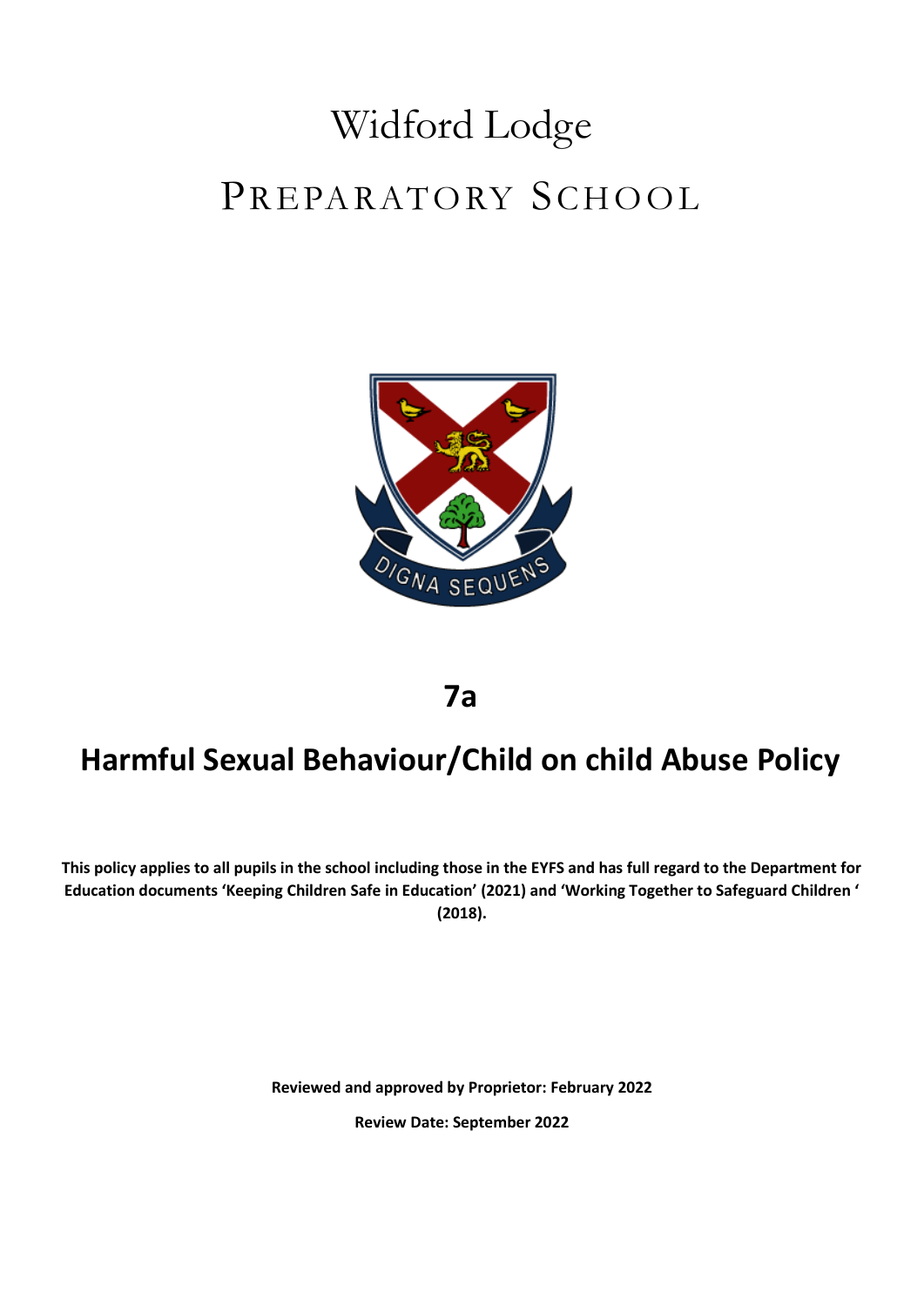#### **Introduction and definition**

It is normal for some children and young people to display sexualised behaviour towards their peers as they develop. However, sexualised behaviour between peers that has become harmful or abusive is unacceptable and must be addressed.

Our school recognises that children and young people are vulnerable to and capable of abusing their peers sexually regardless of age and sex and within intimate personal relationships between peers. We consider any allegation of child on child sexual abuse seriously and do not tolerate or pass off harmful sexual behaviour as banter, just having a laugh or part of growing up: we have a zero tolerance approach to abuse and recognise the implications for a culture of unacceptable behaviours and unsafe environments for children. These allegations are managed in the same way as any other child protection concern and follow the same procedures, including seeking advice and support from other agencies as appropriate. We recognise that even if there are no reported cases of child on child abuse, such abuse may still be taking place and is simply not being reported, and staff are advised to maintain an attitude of "it could happen here".

This policy is in line with the safeguarding requirements in Keeping Children Safe in Education (Department for Education, 2021) which we must work to and also links to the guidance issued by the Department for Education in 2021, Sexual violence and sexual harassment between children in schools and colleges. This latter guidance will be followed with regard to definitions, context, legal responsibilities and responding to reports.

Sexual abuse is defined (Keeping Children Safe in Education 2021) as forcing or enticing a child or young person to take part in sexual activities, not necessarily involving a high level of violence, whether or not the child is aware of what is happening. The activities may involve physical contact, including assault by penetration (for example rape or oral sex) or non-penetrative acts such as masturbation, kissing, rubbing and touching outside of clothing. They may also include non-contact activities, such as involving children in looking at, or in the production of, sexual images, watching sexual activities, encouraging children to behave in sexually inappropriate ways, or grooming a child in preparation for abuse. Sexual abuse can take place online, and technology can be used to facilitate offline abuse. The sexual abuse of children by other children is a specific safeguarding issue in education.

We recognise that it is more likely that girls will be victims and boys perpetrators but all child on child abuse is unacceptable and will be taken seriously. We understand that a group of children may sexually assault or sexually harass a single child or group of children and that sexual violence and sexual harassment exist on a continuum and may overlap.

#### **Harmful Sexual Behaviour**

Harmful sexual behaviour can manifest itself in many ways. This may include:

- Inappropriate or unwanted sexualised touching
- Causing someone to engage in sexual activity without consent
- Sexual violence and sexual harassment (to be responded to in accordance with the detailed guidance in Part 5 of KCSIE)
- Upskirting, which typically involves taking a picture under a person's clothing without them knowing, with the intention of viewing their genitals or buttocks to obtain sexual gratification, or cause the victim humiliation, distress or alarm
- Consensual and non consensual sharing of nude and semi nude images and/or videos (also known as sexting or youth produced sexual imagery)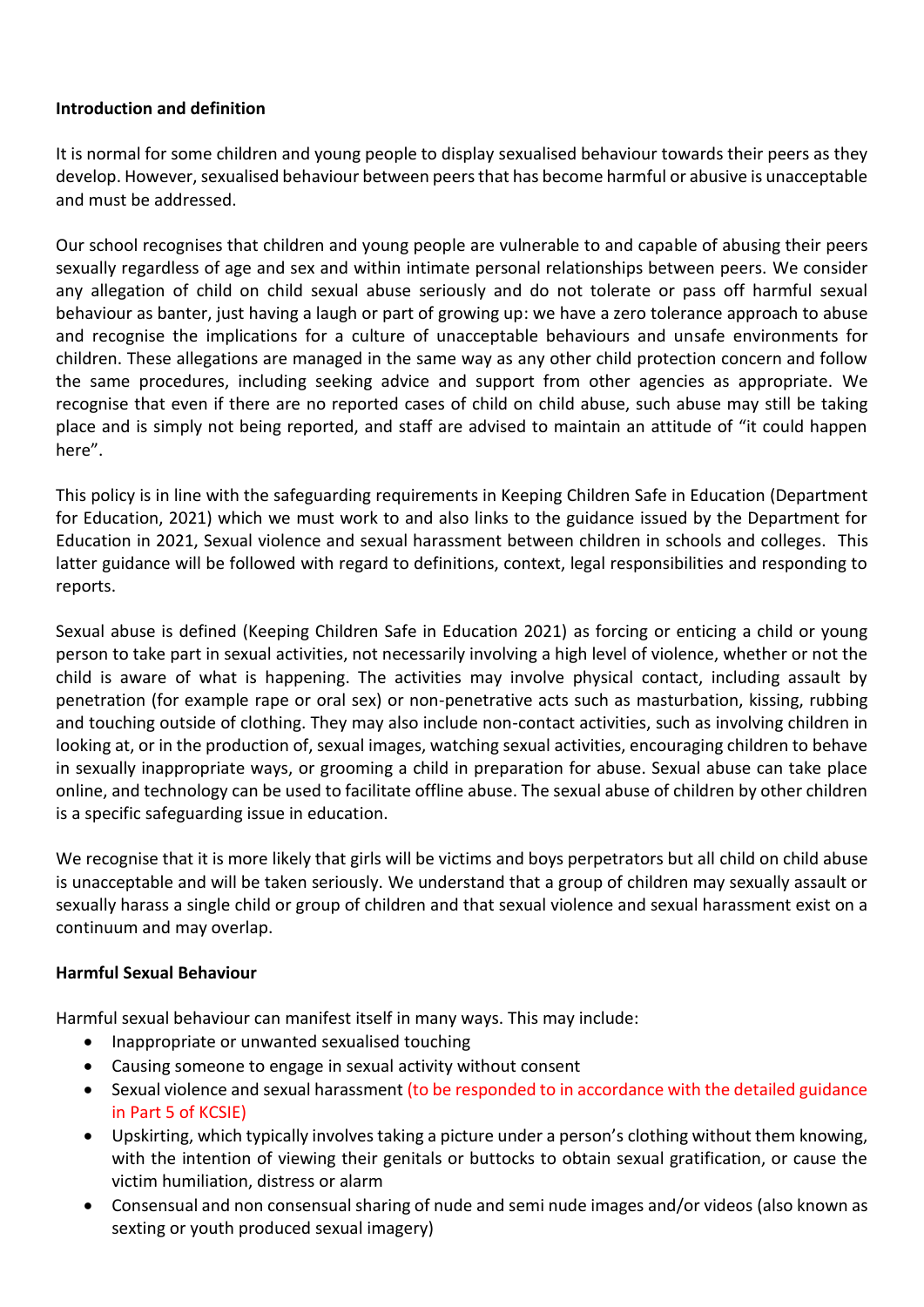- Bullying of a sexual nature online or offline, for example sexual or sexist name calling
- Abuse in intimate personal relationships between peers.

Our school also understands the different gender issues that can be prevalent when dealing with harmful sexual behaviour. Children and young people can experience harmful sexual behaviour in various settings, including at school, home, another home, in public places and online. At school, issues can occur in places which are supervised and unsupervised, such as toilets, corridors, changing areas and outside spaces or when travelling home. This policy applies to all reports and concerns of child on child sexual violence and sexual harassment, including those that have happened outside school and online; we recognise that safeguarding incidents and/or behaviours can be associated with factors outside school, including intimate personal relationships.

#### **Other Forms of Child on child Abuse**

This may include:

- Bullying (including cyber-bullying, prejudice-based and discriminatory bullying)
- Physical abuse which can include hitting, kicking, shaking, biting, hair pulling or otherwise causing physical harm
- Initiation/hazing type violence and rituals.

#### **How we seek to minimise the risk of harmful sexual behaviour**

The principle aim of our approach is to foster the conditions in which our pupils can aspire to and realise safe and healthy relationships, at school and as they continue in life. We work to a culture in which the voice of the children and young people is central, where pupils feel able to share their concerns openly, knowing that they will be listened to and that they will not be judged. We aim to create a culture where sexual harassment and online sexual abuse are not tolerated and where we identify issues and intervene early to better protect young people. We understand that early intervention can help prevent problematic, abusive and/or violent behaviour in the future.

#### *Children and young people*

We use relationships, sex and health education to help our pupils understand, in an age-appropriate way, what harmful sexual behaviour is, including by peers. We teach them the knowledge they need to recognise and report abuse, including emotional, physical and sexual abuse. We also teach them about the importance of making sensible decisions to staff safe, including online, whilst being clear that if a child or young person is abused, it is never their fault. We help our pupils to develop the skills to understand:

- what constitutes harmful sexual behaviour
- that such behaviour is not acceptable
- the possible reasons for such behaviour, and vulnerability of perpetrators
- that they must tell a trusted adult if someone is behaving in a way that makes them feel uncomfortable, or if they witness such behaviour towards others.

We understand our pupils may not always feel able to talk to adults about child on child sexual abuse. To help them, we will encourage them to share their thoughts and opinions, respond to their concerns and respect and listen to them. We want our pupils to feel confident that any concerns they raise will be responded to appropriately.

#### *Parents and carers*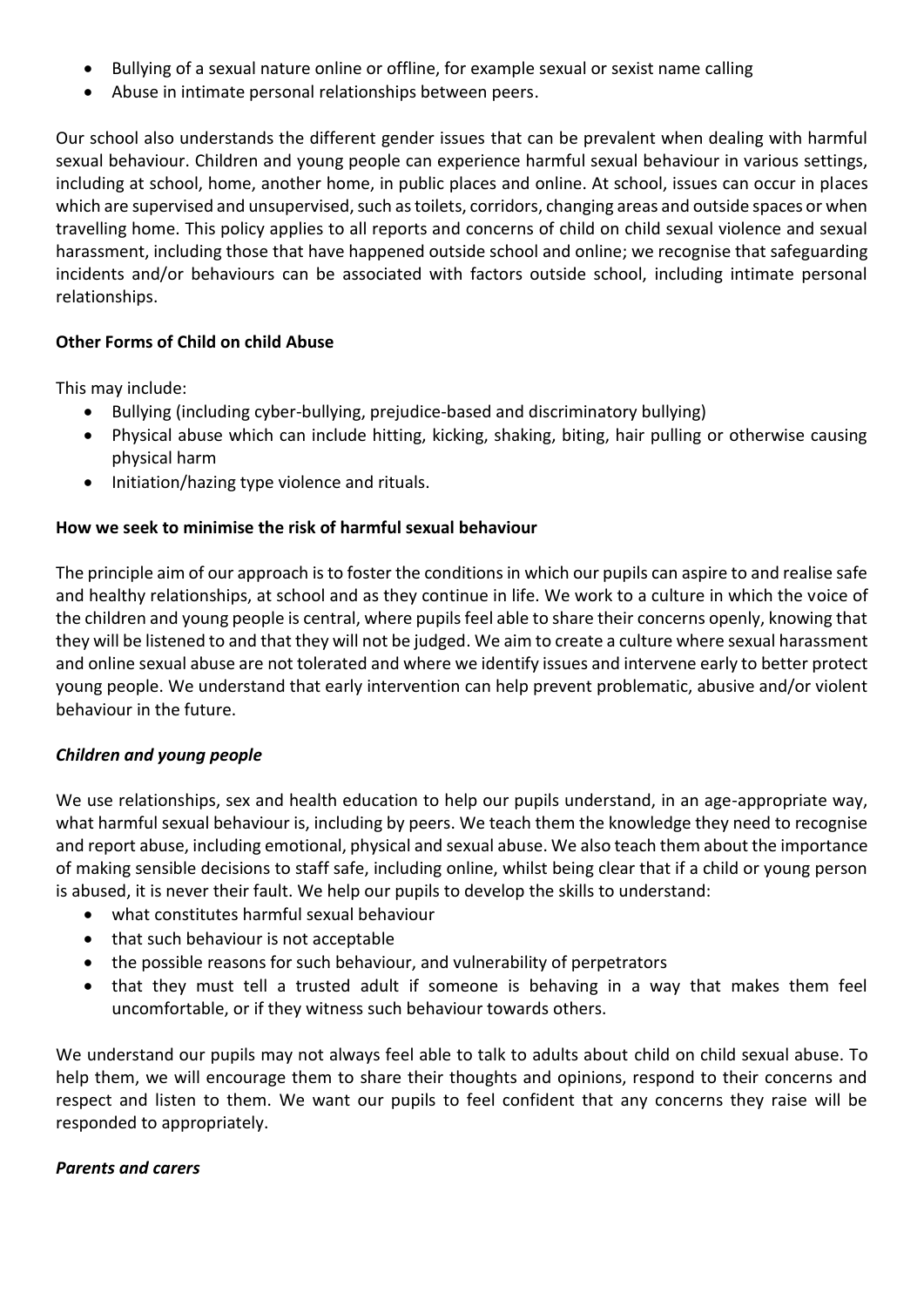It is important that parents and carers understand what is meant by harmful sexual behaviour and reinforce key messages from school at home. We work in partnership with parents to support our pupils and want to help them keep their children safe. Parents and carers should understand:

- the nature of harmful sexual behaviour
- the effects of harmful sexual behaviour on children and young people
- the likely indicators that such behaviour may be taking place
- what to do if it is suspected that child on child sexual abuse has occurred.

Further information to support parents and carers in relation to harmful sexual behaviour is available online, including on the NSPCC and Lucy Faithfull Foundation websites.

## *Staff*

Our staff undertake annual safeguarding training where the different types of abuse and neglect are discussed; this includes information about harmful sexual behaviour and our expectations for staff vigilance about this and other potential types of abuse. Staff also receive updates on safeguarding issues throughout the school year, including about the nature and prevalence of harmful sexual behaviour, where appropriate. Importantly, the training also ensures that our staff know what to do if they receive a report that harmful sexual behaviour may have occurred, including how to support the children.

#### **Our response to an incident/allegation**

The wellbeing of our pupils is always central to our response to an allegation or incident of harmful sexual behaviour. Any child or young person reporting a concern will be treated respectfully. We will reassure them that they are being taken seriously and that they will be supported and kept safe: no one will be given the impression that they are creating a problem by reporting abuse or made to feel ashamed.

Our staff will never promise confidentiality as the concern will need to be shared further. The Designated Safeguarding Lead will need to be informed as soon as possible of any incident and the details may also need to be shared with Children's Social Care/the police and other specialist agencies. We have in place effective working relationships with our safeguarding partners, which are essential to ensuring that concerns are appropriately managed. The threshold for dealing with an issue of pupils' behaviour or bullying under the safeguarding policy is where there is reasonable cause to suspect that a child is suffering, or likely to suffer, significant harm.

We will explain next steps so that the child understands what will happen, including who will be informed. Where the child already has social care involvement, such as a looked after child, a child in need or a child with a child protection plan, we will inform the child's social worker and work in partnership with them as appropriate.

Whilst we establish the facts of the case and start the process of liaising with other agencies as appropriate, we will consider how best to keep the victim and alleged perpetrator a reasonable distance apart on school premises. We understand the distress experienced by children who are victims can be exacerbated if the alleged perpetrator is at the same school.

Where an incident includes an online element, we will always work in accordance with appropriate guidance, taking advice from other partners as necessary. Our staff will not view an indecent image of a child or young person unless absolutely necessary, nor forward it for any reason. If advised of an incident relating to nudes and semi-nudes being shared we will follow the DfE's Searching Screening and Confiscation Advice and the UKCIS Education Group's Sharing nudes and semi-nudes: advice for education settings working with children and young people.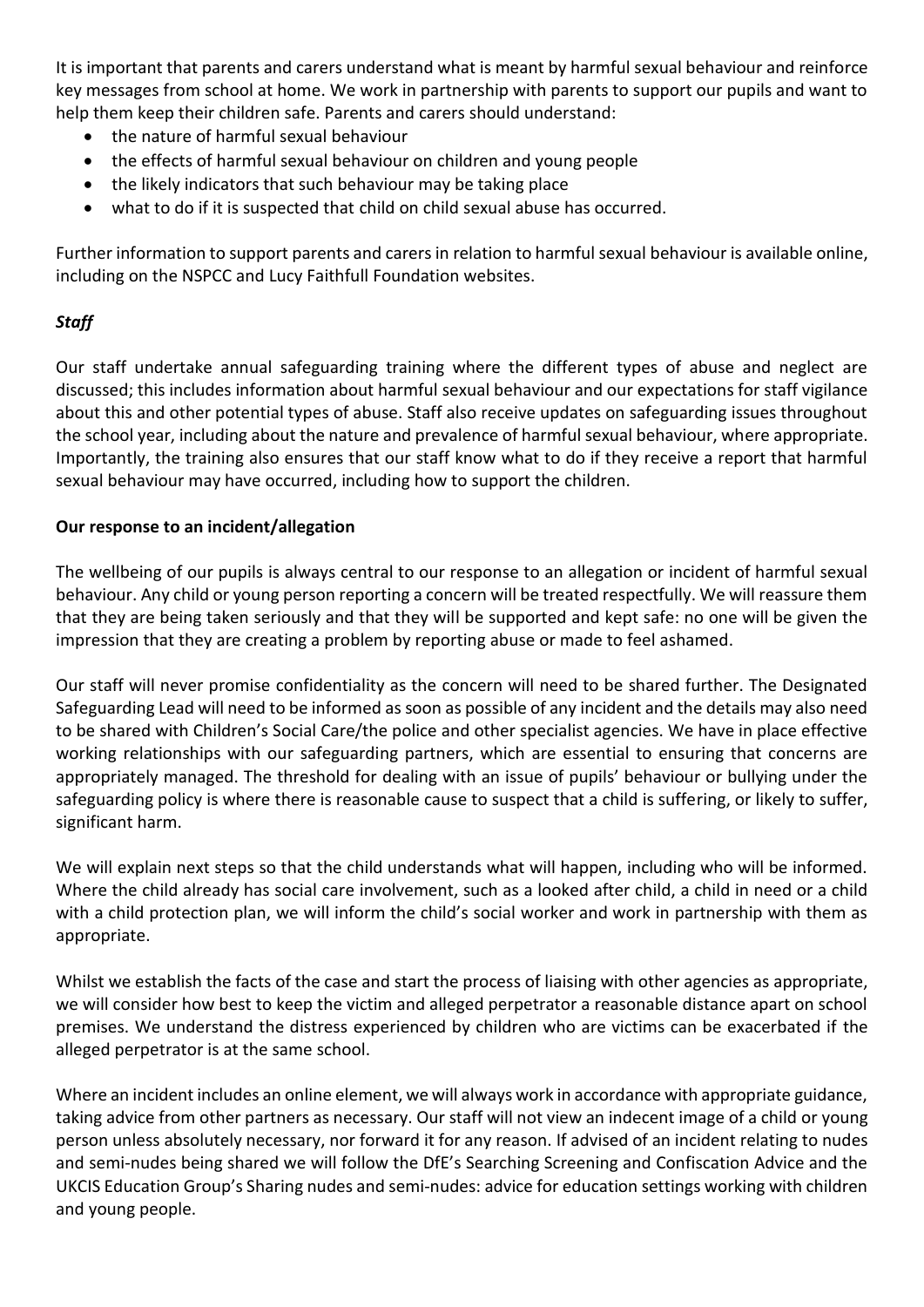We understand the need to follow the DfE's guidance with regard to the immediate response to a report and the ongoing response. We also understand how important it is for us to respond appropriately to a report because of the impact it will have on the confidence of future victims to come forward.

### **Records and investigation**

It is essential that information relating to allegations about harmful sexual behaviour is recorded in writing within our school, as with any other child protection concern and in line with our child protection policy. The record may form part of a statutory assessment by Children's Social Care or by another agency.

Any member of staff receiving a disclosure of harmful sexual behaviour or noticing signs or indicators of this will record it as soon as possible, noting what was said or seen (using a body map if appropriate), giving the date, time and location and recording the facts as presented by the child or young person. Leading questions should be avoided, but staff can ask children if they have been harmed and what the nature of that harm was.

The record will be passed immediately to the Designated Safeguarding Lead or Deputy, who will decide on appropriate action and record this. Where there is an immediate risk of harm, staff will speak to the Designated Safeguarding Lead or Deputy first and record as soon as possible afterwards.

All related concerns, discussions, decisions and reasons for decisions will be dated and signed and will include the action taken.

The Designated Safeguarding Lead or Deputy will be responsible for leading investigations and for liaising with other agencies as appropriate, such as Children's Social Care and the police. They will also be the main point of contact for parents and carers. They will ensure there are accurate records at each stage of the investigation and that any supporting information is included in the child protection files.

#### **Risk Assessment**

We will complete a risk assessment following a report of harmful sexual behaviour, considering all the children and young people involved in an incident. We will also consider all other pupils at our school and any actions that may be appropriate to protect them, including whether there may have been other victims. Risk assessments will be regularly reviewed to ensure they remain relevant and fit for purpose. Where appropriate, the affected child/young person and their parents/carers will be invited to contribute to the completion and review of the risk assessment.

#### **Guiding Principles**

The safety of our pupils is paramount. We will use a proportionate approach, basing our actions on the principle that harmful sexual behaviour is not acceptable and will not be tolerated. All concerns will be considered carefully and on a case by case basis, underpinned by robust risk assessments. Our actions will not be judgemental about the guilt of the alleged perpetrator and will always be taken in the interests of all children and young people concerned.

Our approach will help us to ensure that all pupils are protected and supported appropriately. The following principles will guide us:

- the wishes of the child/young person in terms of how they want to proceed the victim will be given as much control as is reasonably possible over decisions regarding how any investigation will be progressed and any support that they will be offered
- the nature of the alleged incident, including whether a crime may have been committed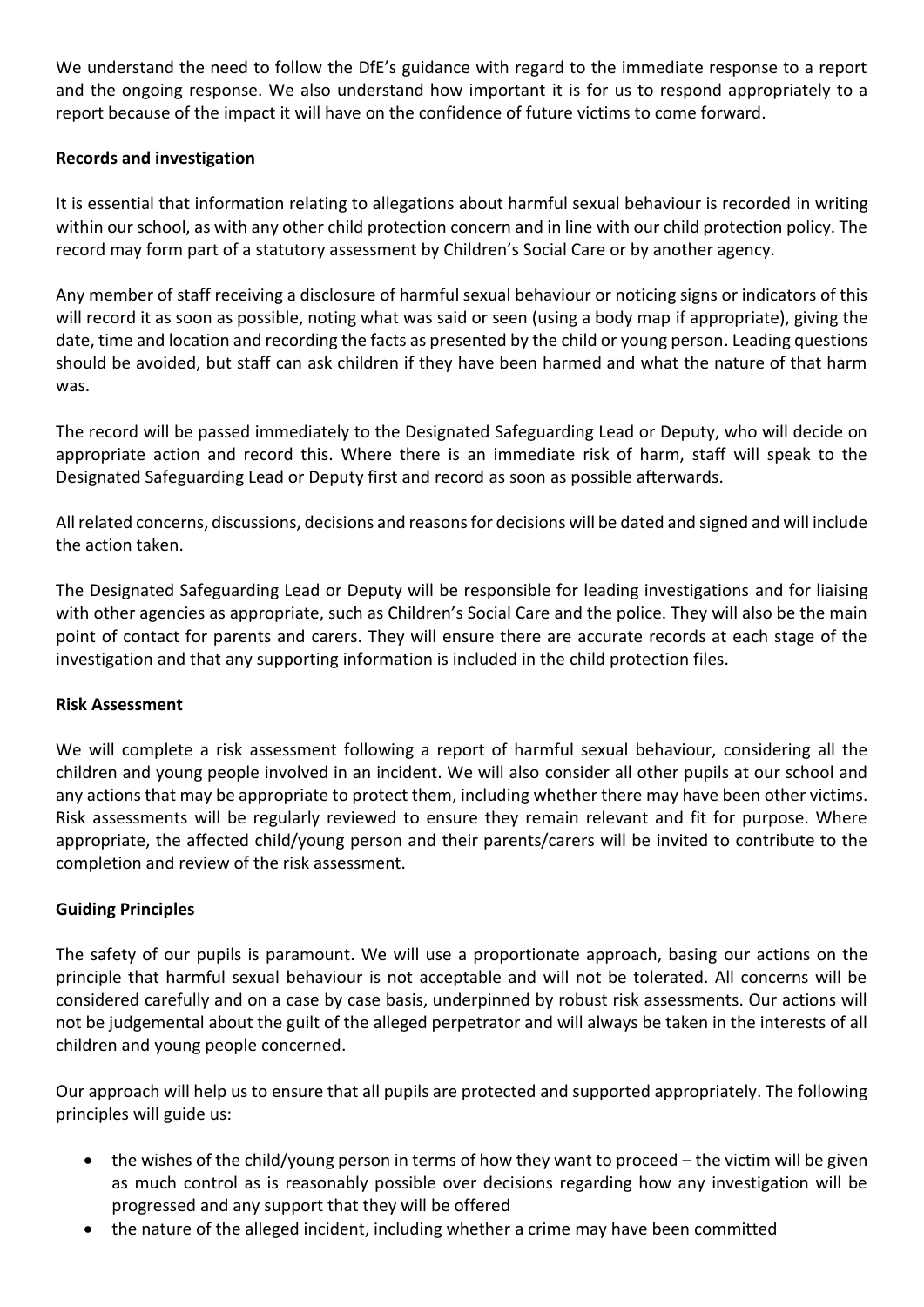- the ages and developmental stages of all children and young people involved
- consideration of any power imbalance between the children and young people for example is the alleged perpetrator significantly older, more mature, more confident/does the victim have a disability or learning difficulty
- consideration of whether the alleged incident is one off or a sustained pattern of abuse
- consideration of any ongoing risks to the victim, other children/young people or staff
- consideration of any other related issues and wider context

#### **Supporting the child/young person who has allegedly experienced harmful sexual behaviour**

We will assess what short and long term support may be needed to help the child manage the immediate aftermath of an incident and to recover from what they have experienced. The child's existing support network will be central to this and we will work with other partners as appropriate and in accordance with the child's wishes, and wherever appropriate, in discussion with parents/carers.

We will consider what is necessary to support the child straight away, for example by making adaptations to their timetable and in-school support and taking steps to protect them from attention or peer pressure they may experience due to making a report. This work will be guided by a robust risk assessment process and will ensure that the child and their parents/carers have an opportunity to contribute. We will also ensure there is regular review of arrangements to be confident they meet the needs of all involved.

It may be necessary to make requests for support to mental health and wellbeing services or for therapeutic intervention. We may also need to link with other agencies to remove inappropriate material from the internet, such as the Internet Watch Foundation.

#### **Supporting the child/young person who has allegedly displayed harmful sexual behaviour**

We have a duty of care to all pupils and we will protect and support children and young people who have displayed abusive or harmful sexual behaviour. We will do this through considering the needs of the child, any risks to their safety and what multi-agency responses are needed to support them and their family. This work will be guided by a robust risk assessment process and we will ensure that the child and their parents/carers have an opportunity to contribute. We will also ensure there is regular review of arrangements to be confident they meet the needs of all involved.

Some children/young people may not realise they have behaved abusively. We will avoid using language that may make them feel judged or criminalised and ensure that any intervention will be at the least intrusive level required to effectively address the behaviour. We will consider appropriate sanctions using our behaviour policy and work with the child/young person and their support network to consider measures that may help to address their behaviour.

#### **Investigation outcomes**

Our investigation of an allegation or incident will enable us to determine the outcome, working with our safeguarding partners as appropriate. We will always seek to ensure that the outcome of an investigation is appropriate and proportionate to the circumstances in relation to the report. Various options are open to us:

 manage internally – in some cases, for example one off incidents, we may take the view that the children/young people concerned are not in need of early help or statutory intervention. In these cases we will follow our other school policies in addressing matters, for example our behaviour and anti bullying policies.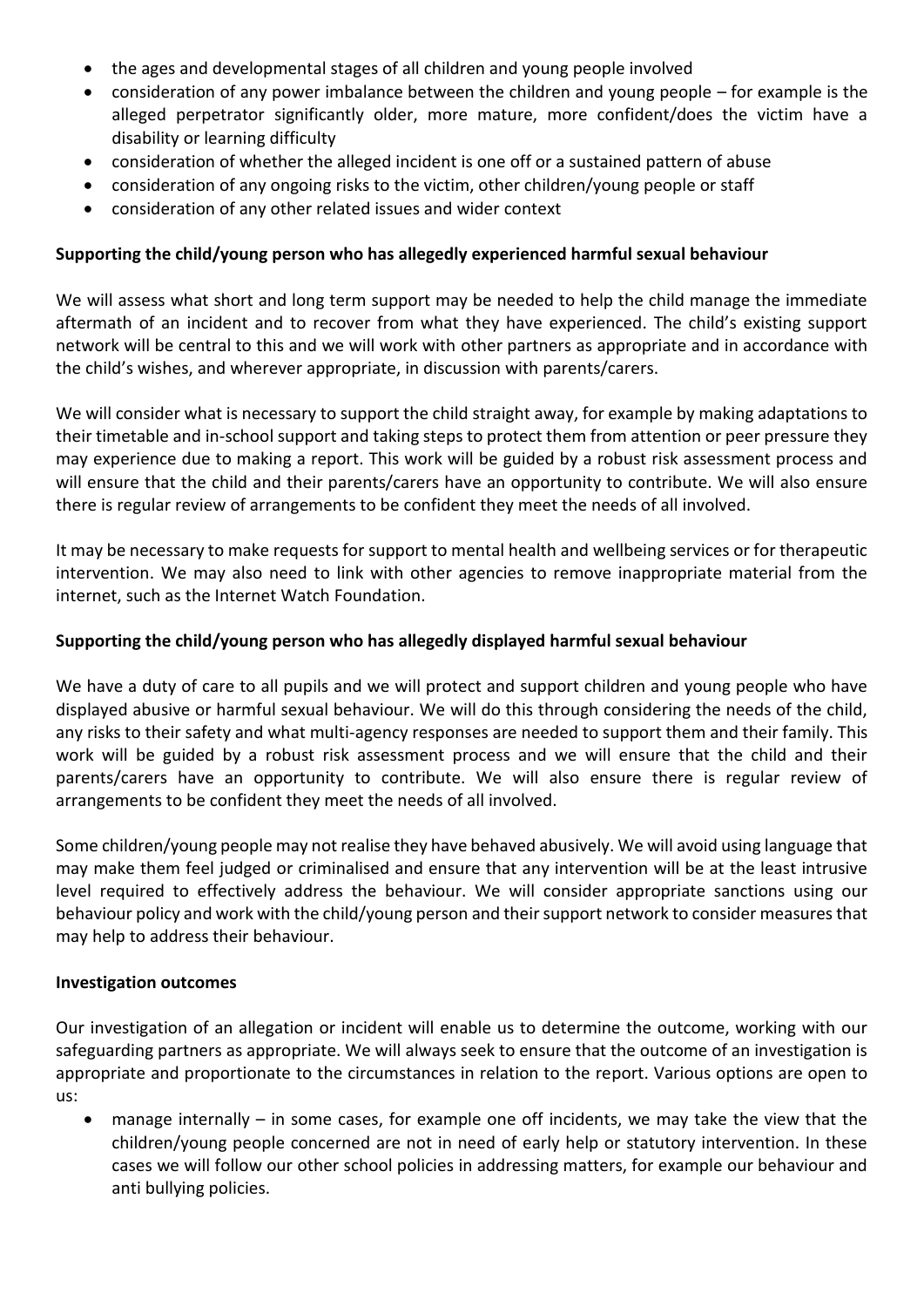- o We will also consider what support is needed going forward, for example pastoral support, counselling services, and ensuring there is a trusted adult for those affected to speak with if they wish to.
- o We will also consider whether any intervention or support is required as part of a whole setting approach or with the wider school community.
- Early help where statutory intervention is not required or agreed, we may use early help instead. This means providing support as soon as a problem emerges at any point in a child or young person's life. We will work with parents and carers and other relevant partners when following this approach, which can be particularly useful in addressing non-violent harmful sexual behaviour and may prevent escalation.
- Requests for support to Children's Social Care where a child or young person has been harmed, is at risk of harm, or is in immediate danger, we will make a request for support from Children's Social Care.
	- $\circ$  We will generally inform parents/carers of this unless to do so may put the child/young person at additional risk.
	- $\circ$  We will seek advice from other partners on such matters. If we make a request for support, Children's Social Care will consider whether the child/young person involved is in need of protection or other services. Where statutory assessments are appropriate, the school will work with Children's Social Care and other agencies as appropriate. Partnership working helps to ensure the best possible package of coordinated support is implemented for the victim and, where appropriate, the alleged perpetrator and any other child/young person requiring support.
	- o In some cases, Children's Social Care will review the evidence and decide a statutory intervention is not appropriate. If so, we will consider what other support may be required and we will make further requests for support to Children's Social Care if we consider that a child or young person remains in immediate danger or at risk of harm.
- Reporting to the police where a report of rape, assault by penetration or sexual assault is made, we will report it to the police.
	- o We will generally inform parents or carers about reports of sexual abuse, unless to do so may put a child or young person at additional risk.
	- o We will seek advice from other partners in individual cases.
	- $\circ$  Where parents or carers have not been informed we will ensure we support the child/young person in any decision we take, which is likely to be with the support of Children's Social Car and any appropriate specialist agencies.
	- o Where we have made a report to the police, we will consult with them and agree what information can be disclosed to staff and others, in particular the alleged perpetrator and their parents/carers. We will also discuss the best way to protect the victim and their anonymity.
	- $\circ$  Where there is a criminal investigation, we will work closely with the police and other agencies as appropriate to support all children and young people involved, including potential witnesses. This will help to ensure that any actions we take do not jeopardise a police investigation.
	- o Sometimes the police will decide that further action is not required, in which case we will continue to engage with other agencies to support the children/young people involved.

#### **Review**

All child protection concerns are reviewed regularly, to ensure that everything has been fully addressed, actions completed and to consider whether the children/young people involved need any further support.